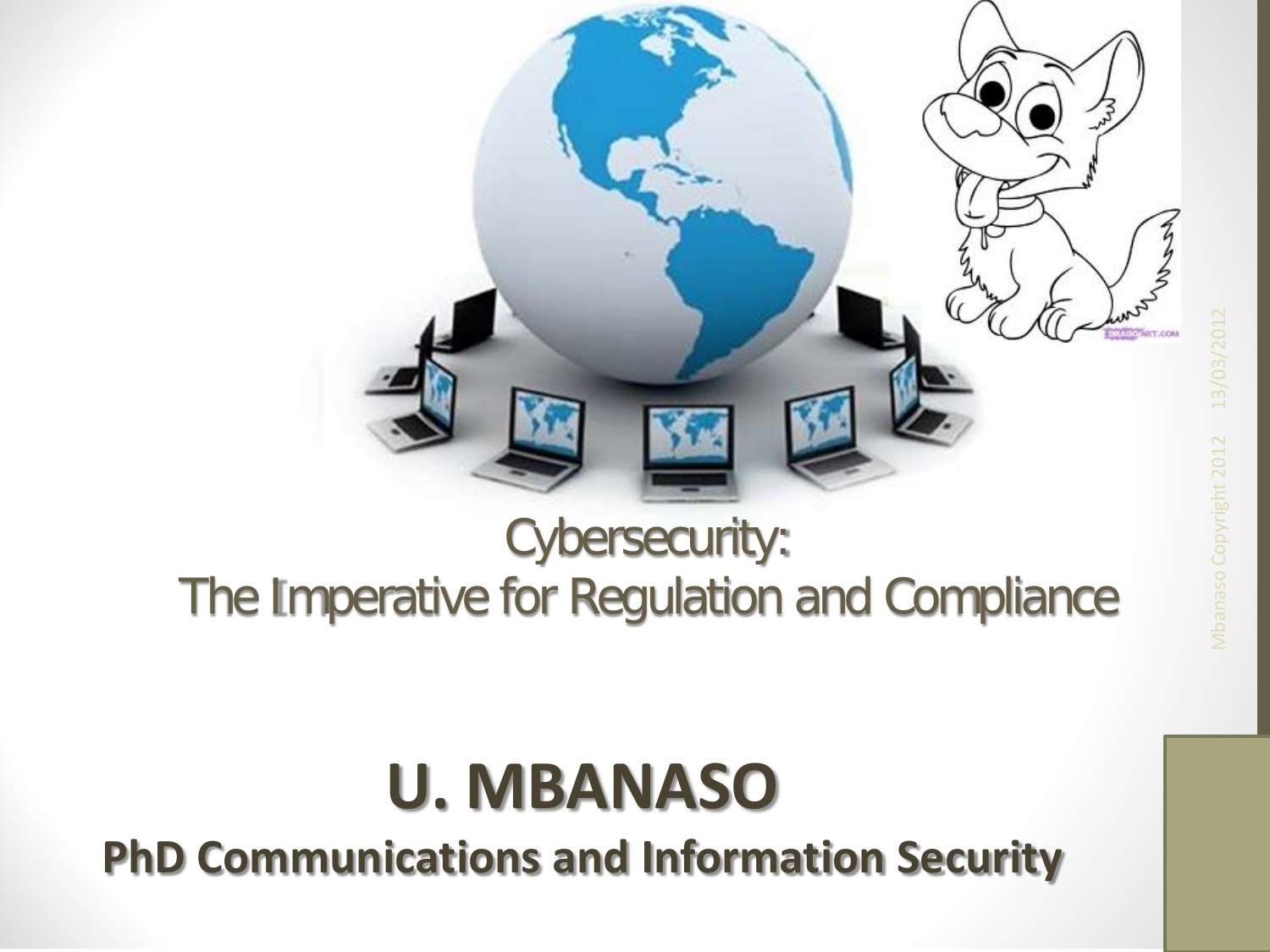# Agenda

- Background
- Threat Landscape and Perceptions
- Cybersecurity and Regulation
- Cybersecurity and Critical National Infrastructure
- Understanding Regulatory Compliance
- Strategy for Regulation and Compliance
- Conclusion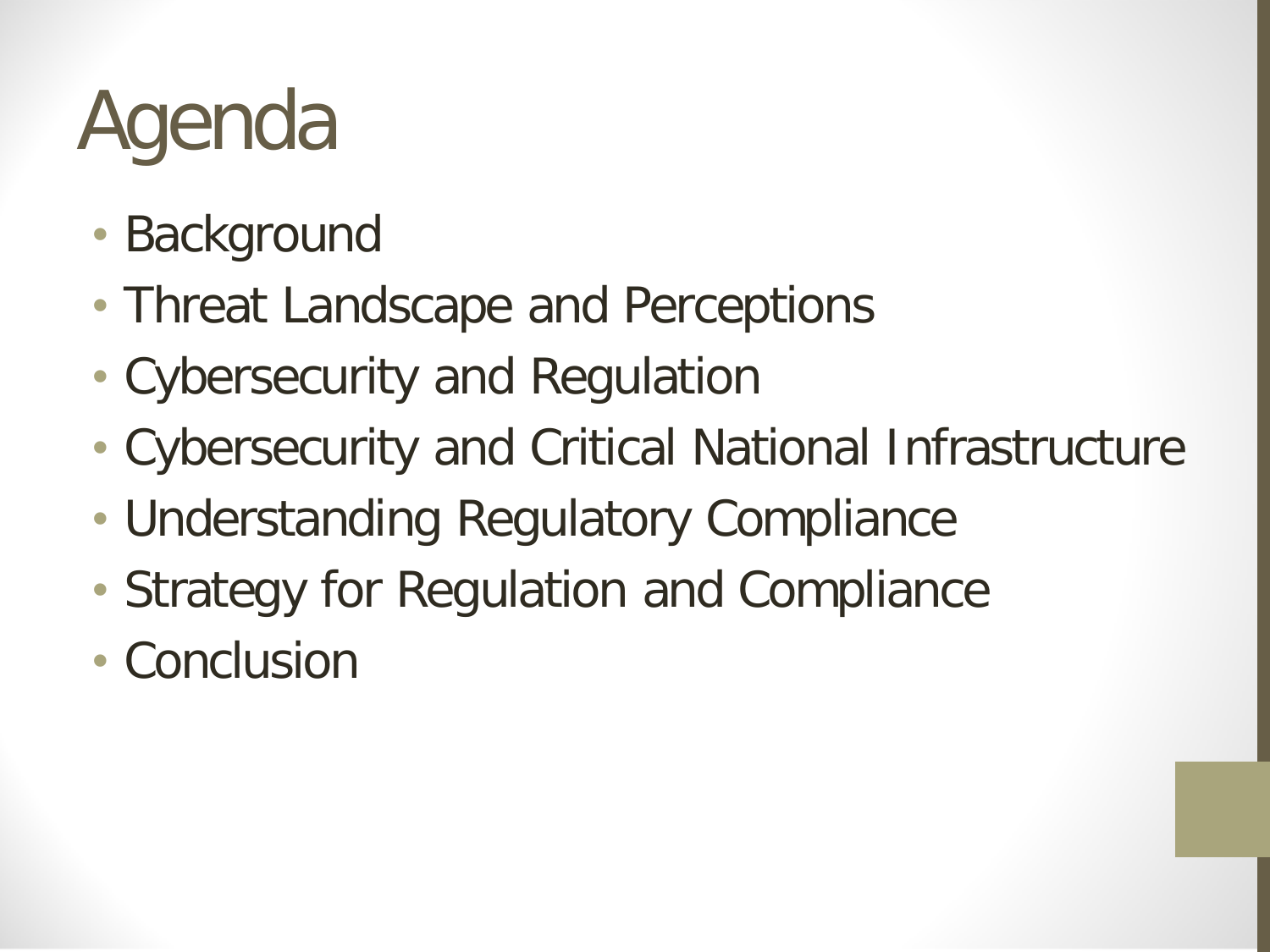## Background

- The Internet has a created new Virtual world.
- A virtual World that has dismantled national boundaries and controls.
- A virtual world now popularly known as Cyberspace
	- — a global domain within the information environment consisting of the interdependent network of information technology infrastructures.
- Cyberspace has become an important and strategic environment.
- It is ubiquitous, borderless, global and ambient.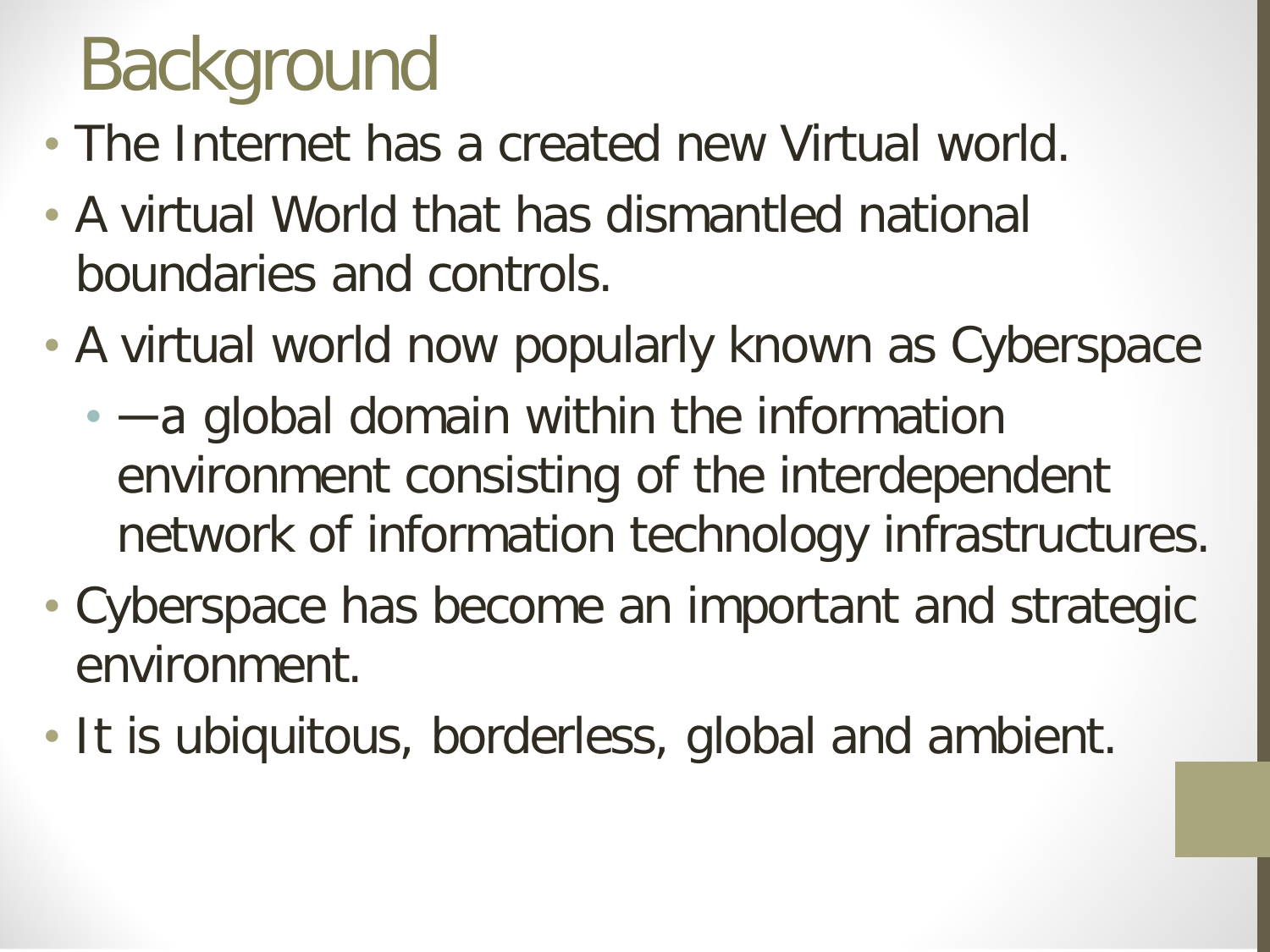## Background

- The Internet has changed our way of life and will continue to do so.
- Increasing dependence on ICTs, impacts on individuals, organisations and governments.
- It is a defining feature of a modern, interconnected and knowledge-based society and economy.
- It is now a primary conduit for socio-economic activities that are vital to every facet of modern life.
- It has become an open space for the 'good', 'bad' and 'ugly'.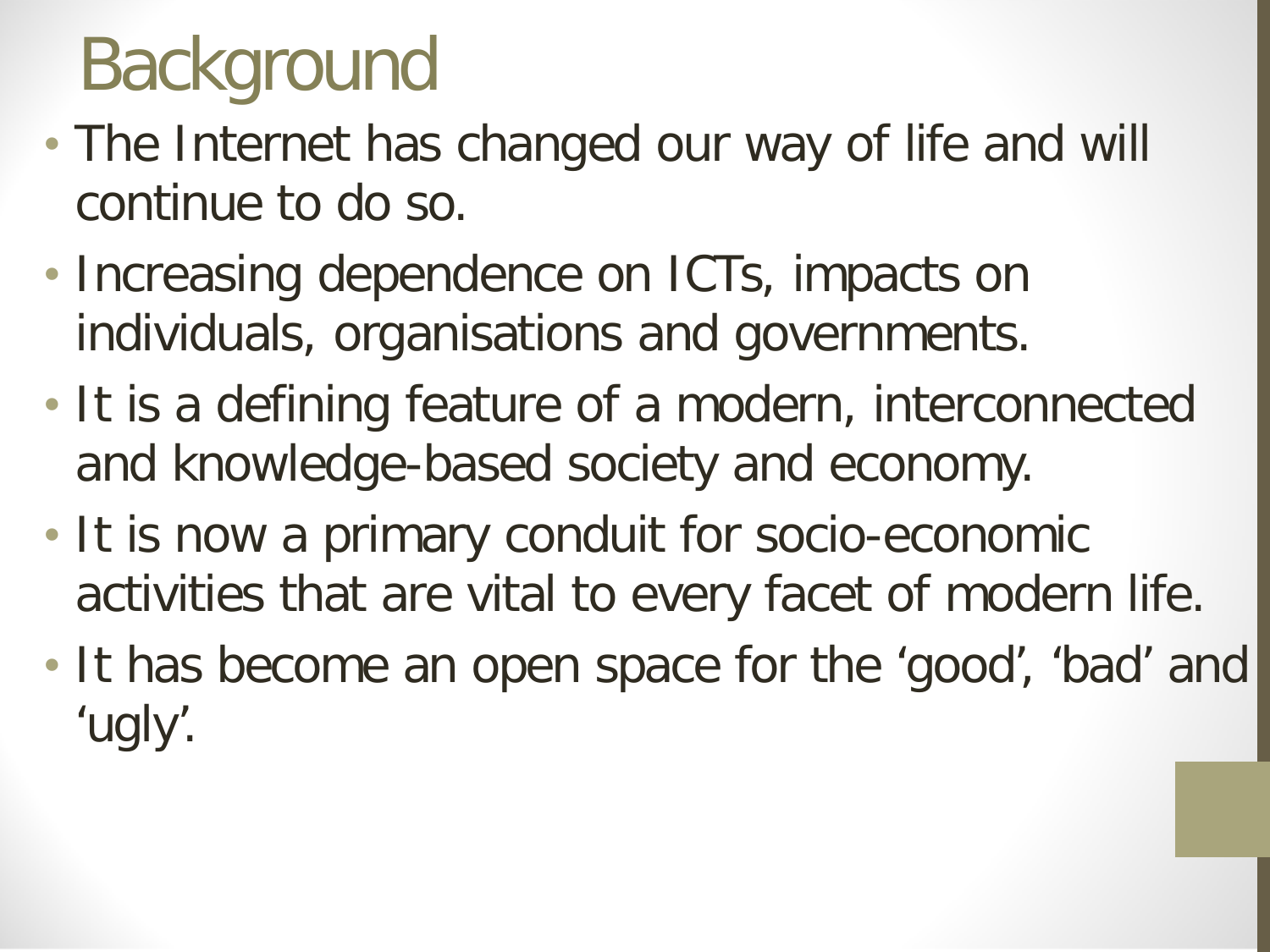Why is security an issue in the Cyberspace?

- A level playing ground for both legal, illegal and hostile activities.
- It is transnational in scope, cheap to operate, and yet complex and sophisticated.
- Every traditional illegal activity, or crime has its equivalence in the cyberspace.
- Every traditional hostility is now extended to the cyberspace.
- Its negative impart can have cascaded effect that transcend boundaries.
- The illegal and hostile activities have raised a wide range of Conflicts and Cybercrimes.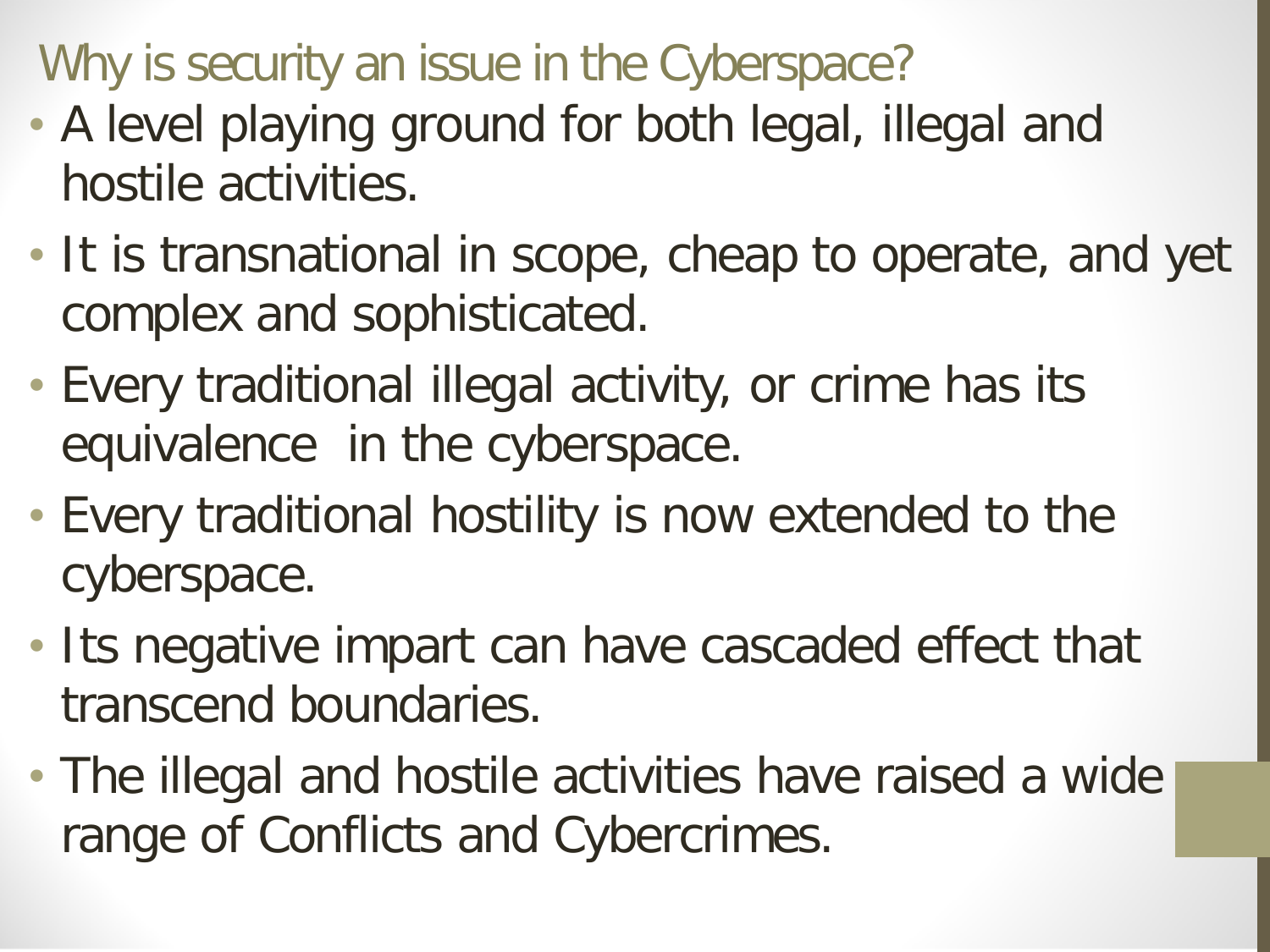## **Cybercrime**

- Cybercrime: All crimes performed or resorted to, by abuse of electronic media or otherwise, with the intent of influencing the functioning of a computer or network system.
- It is a crime where:
	- Computer and/or network is a **target**
	- Computer and/or network is a **tool** of crime
	- Computer and/or network is **incidental** to crime
- All these adversely affects us in varying degrees.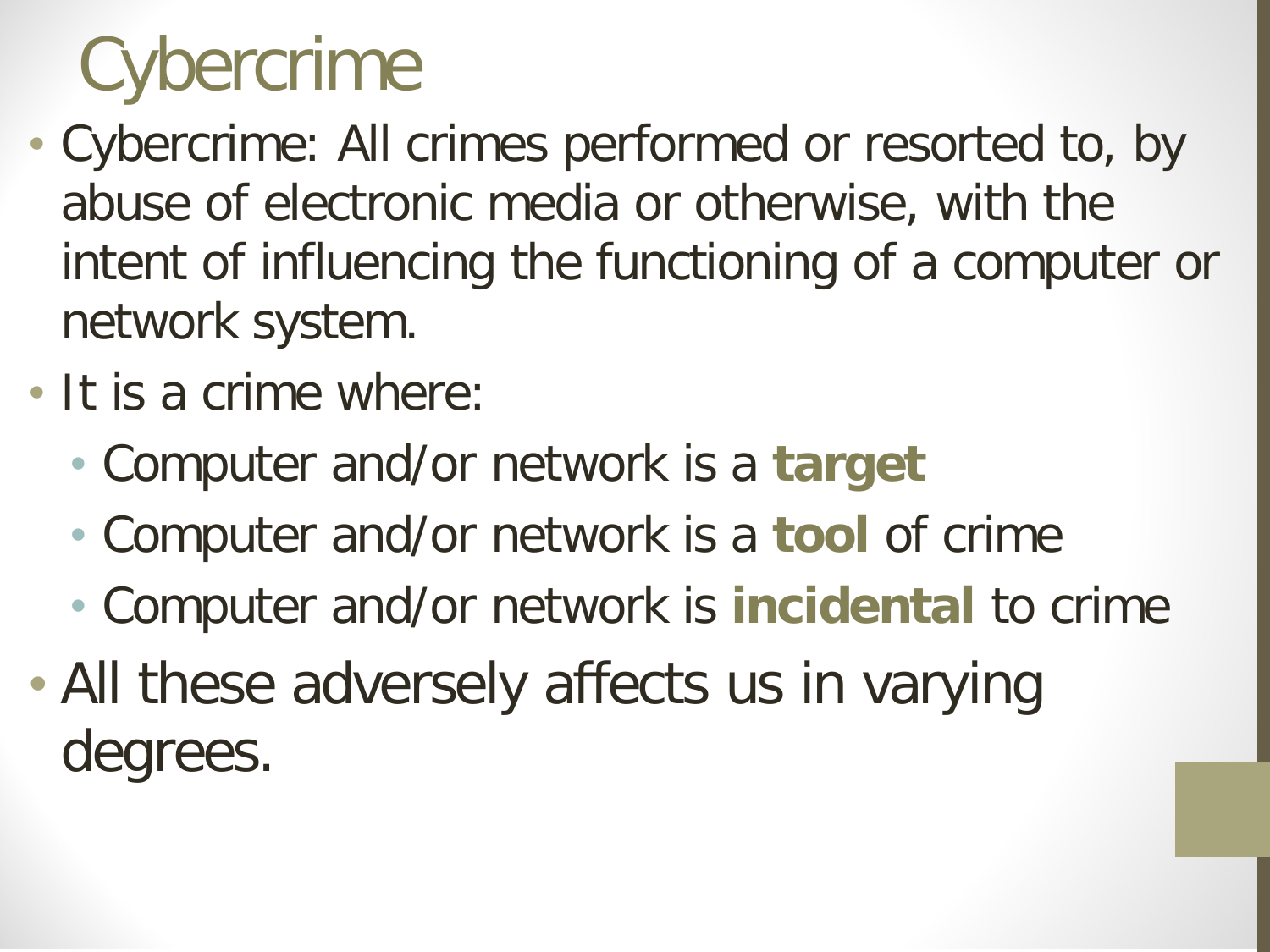### Threat Landscape and Perceptions

- Cyber threat to public and private organizations are becoming increasingly significant
- Exceptional growth of cases of cybercrimes in the financial sector
- Espionage ( Proprietary and Intellectual Property)
- Cyber warfare (Cyber conflicts)
- Growing worry about Nigeria, perceived as a nation with massive online criminal activities
- Use of National cyberspace as cyber attack Launchpad
- Mounting Pressure from global community to legislate relevant cyber laws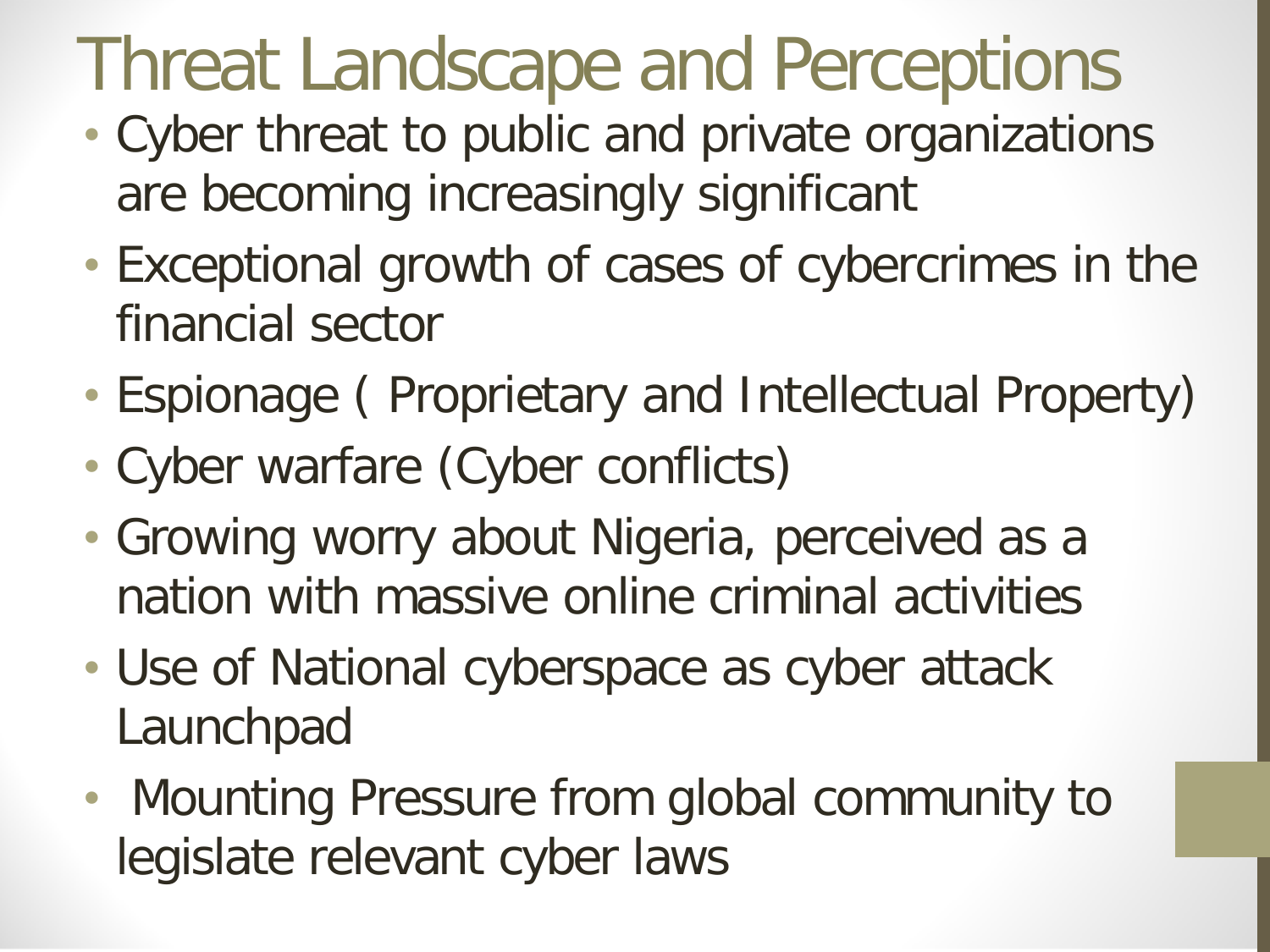#### Examples of Notable Attacks

- In 1989, WANK worm infiltrated NASA's network in protest of nuclear weapons and NASA's use of radioactive probe's booster system
- Strano Network's one-hour "netstrike" against French government websites in 1995 was to protest French government policies on nuclear and social issues
- In 1998, the Electronic Disturbance Theatre's "Web sit-ins" against websites in the US, Mexico to support the Mexican **Zapatistas**
- The Internet Black Tiger's "suicide email bombings" against Sri Lankan embassies to counter government electronic propaganda
- In 2007, there was a large-scale cyber-attack on Estonia's government telecommunications infrastructure, banks and online media
- Stuxnet 2010 (a worm targeting the Iranian nuclear programme)
- the WikiLeaks saga in 2010 was significant cyberspace event with global impact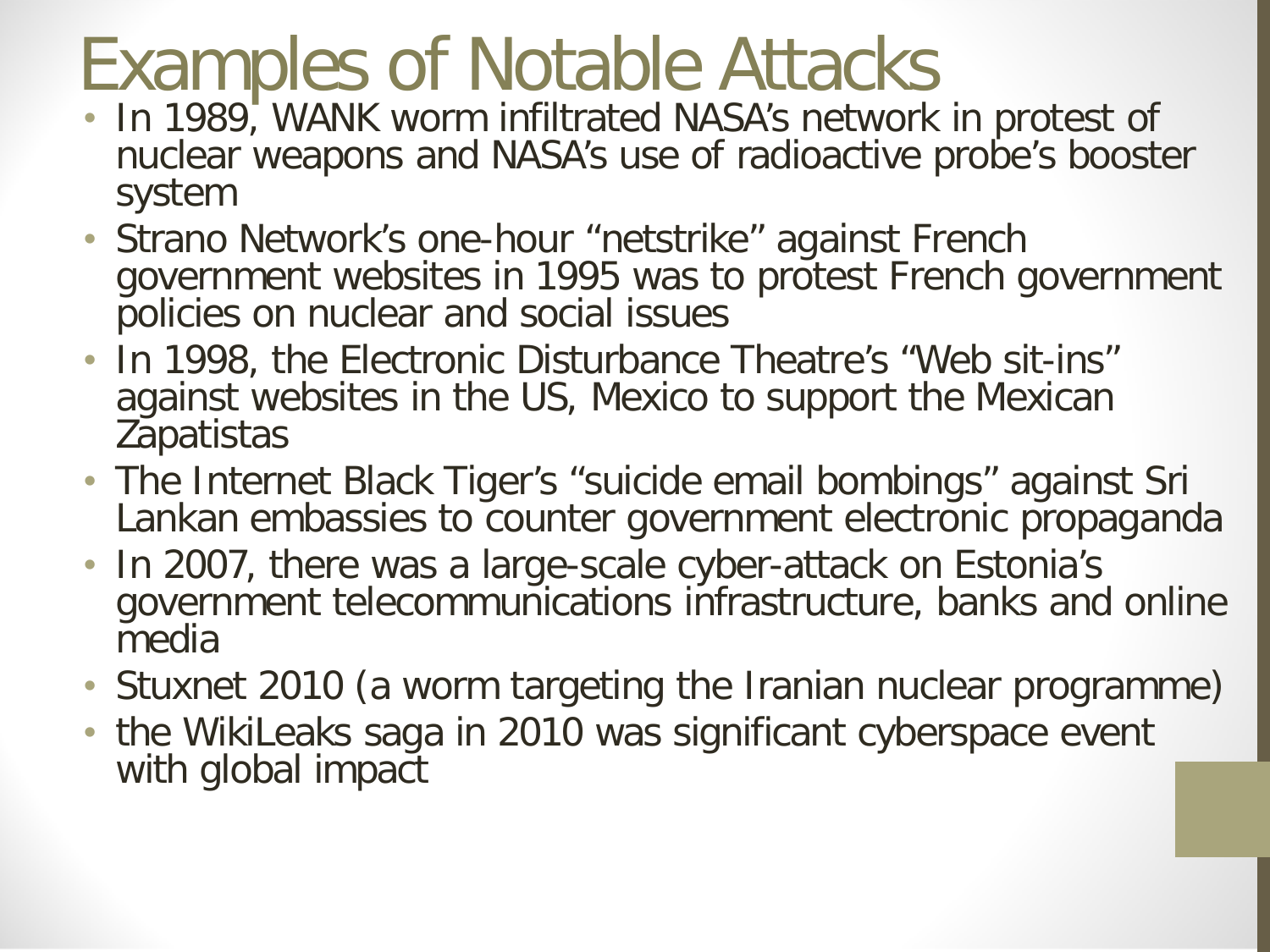#### Global Picture of Cyber Attack

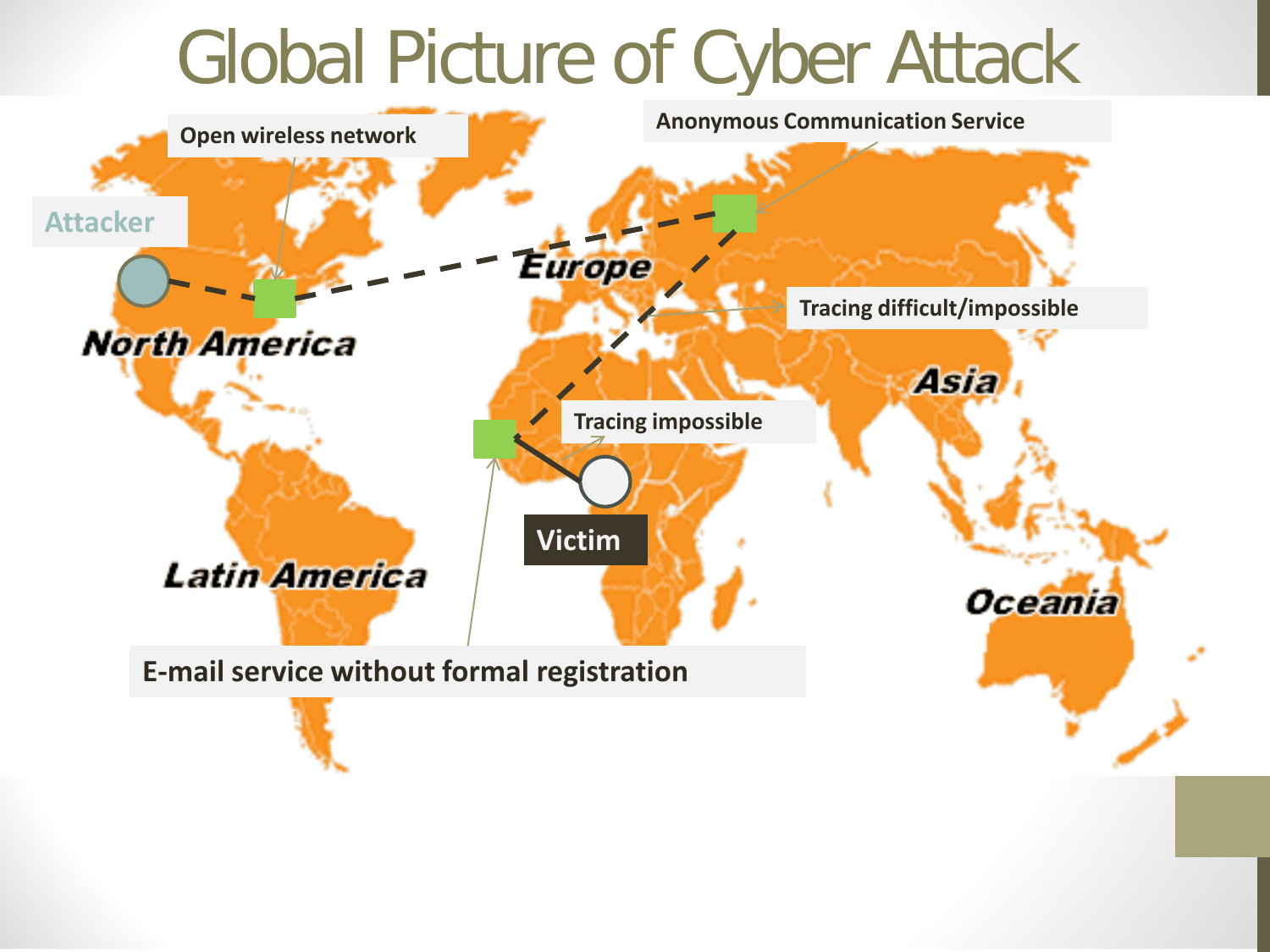## Cybersecurity and Regulation

- Cybersceurity is coordinated actions pertaining to the prevention, detection, response, and recovery from incidents on the part of government authorities, the private sector and citizens
- The development and support of cybersecurity strategies are a vital element in the fight against Illegal cyber activities
- Cybersecurity strives to ensure the attainment and maintenance of the security properties of a national cyberspace against security risks.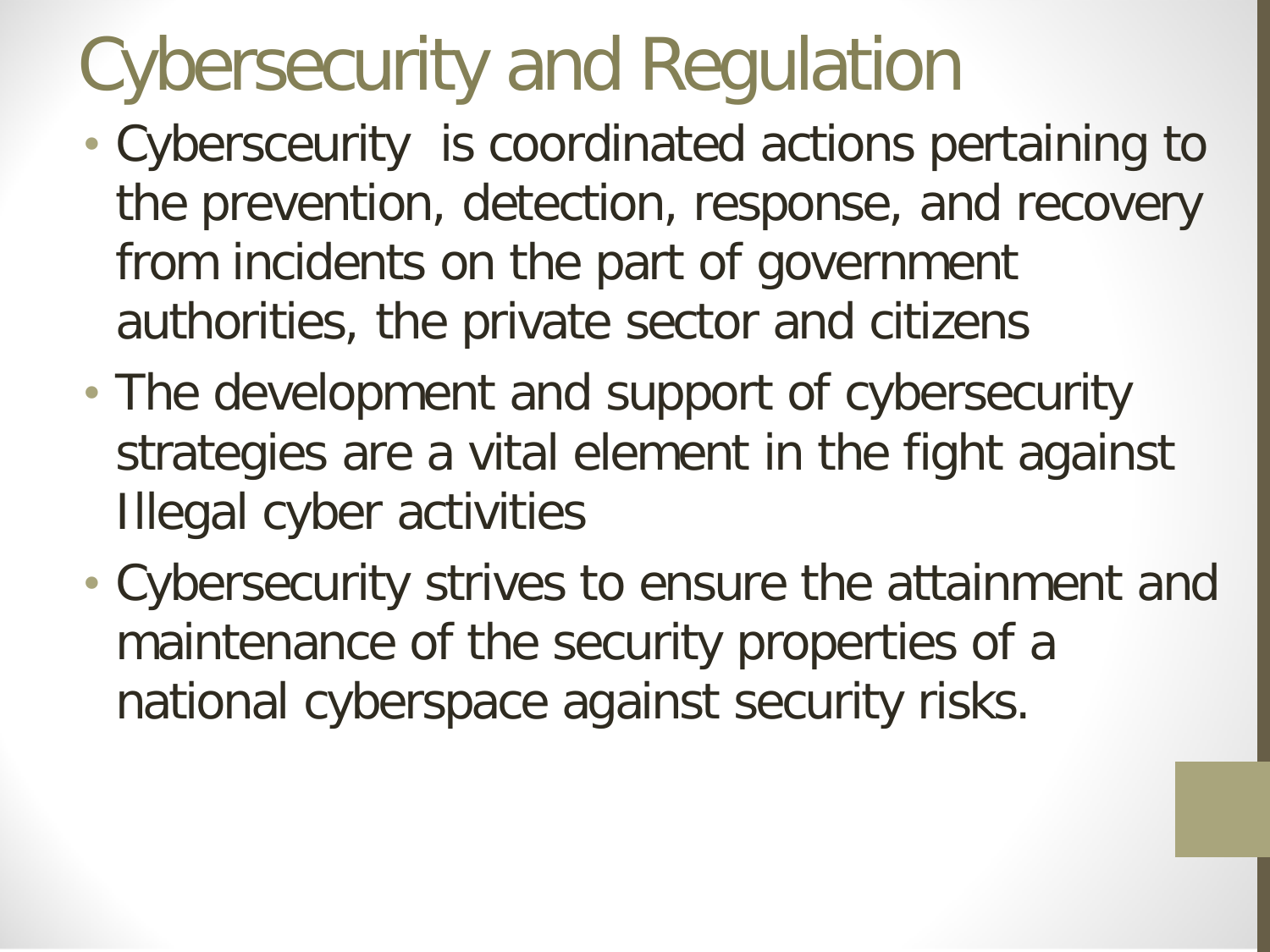## Cybersecurity and Regulation

- Cybersecurity is a global concern and far-reaching
- Can only be addressed through a coherent strategy taking into account the role of different stakeholders and any existing initiatives.
- There is the need to recognize the real and significant risks posed by inadequate cybersecurity framework.
- Requires we set out a plan for multi-stakeholder Strategy.
- Has three main components Legal, Technical and Institutional.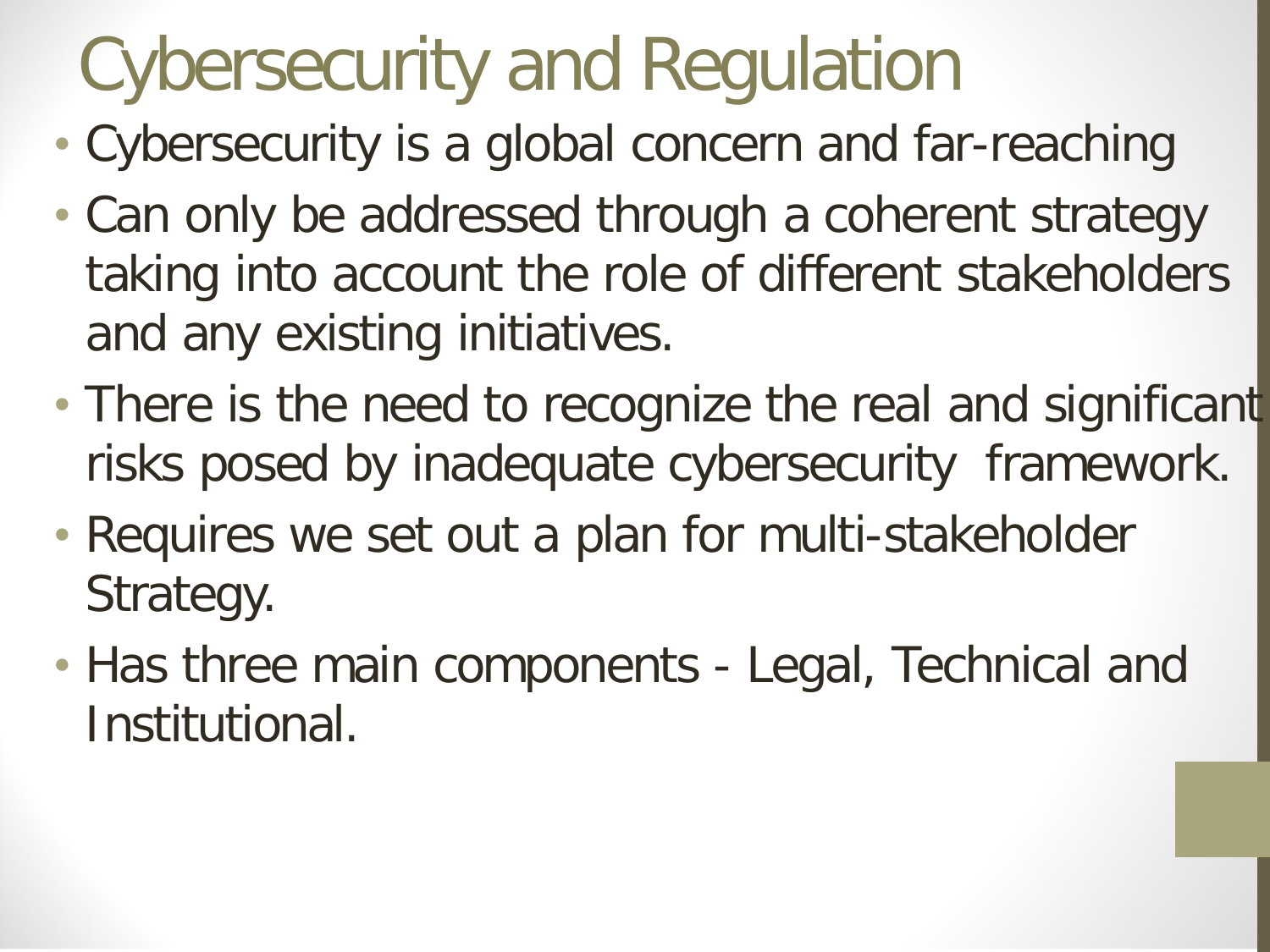## Cybersecurity and Regulation

- **Cybersecurity Regulation** encompasses directives sanctioned by the Executive Branch and **legislation** from the legislative arm that ensures cybersecurity safeguards
- The goal of Regulation is to force private and public sectors, especially those that fall within Critical National Infrastructure (CNI) category to protect the information systems and networks from cyberattacks
- the Federal government's full responsibility to guarantee and improve cybersecurity through requiation and legislation.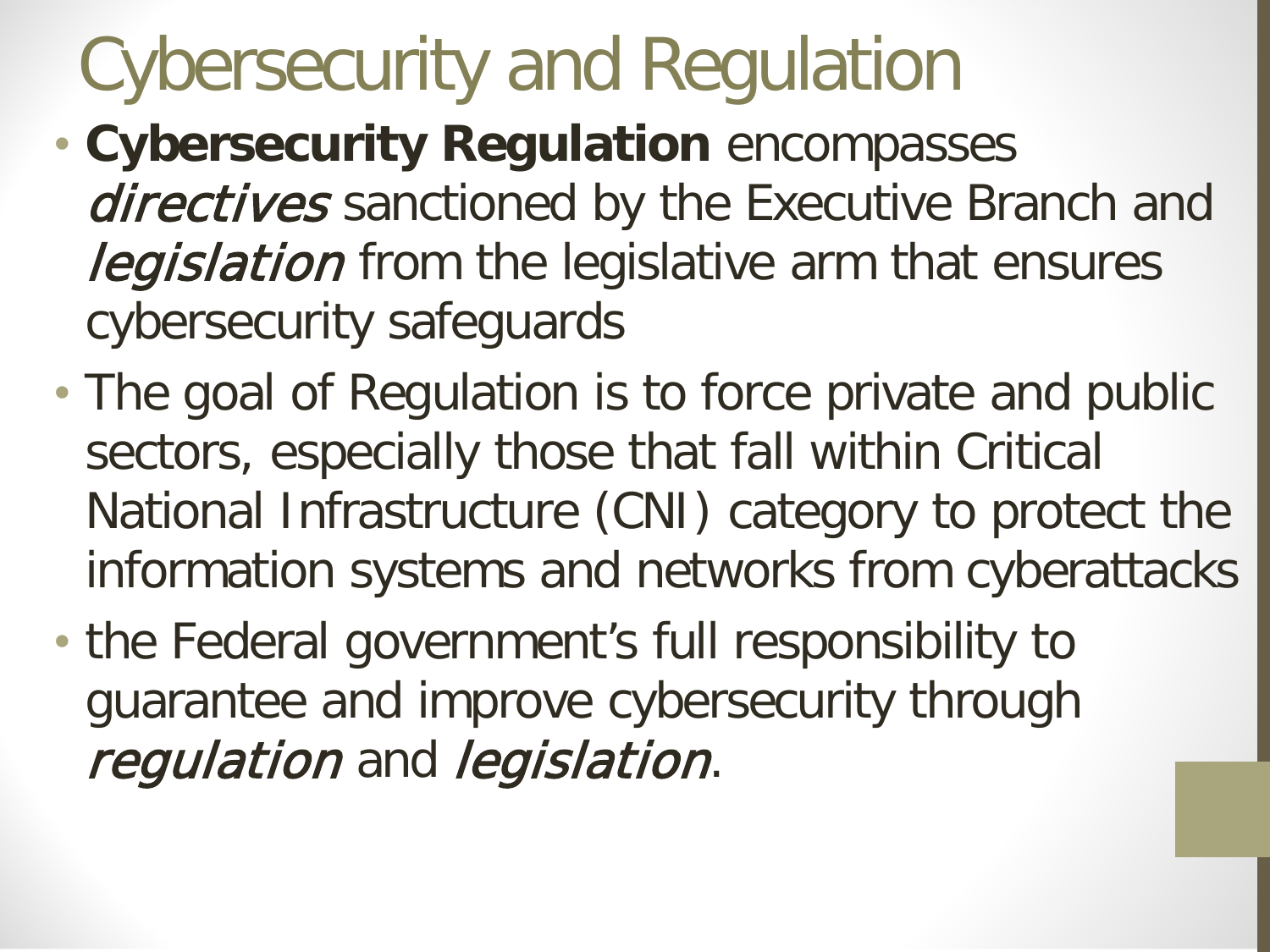#### Cybersecurity and Regulation Objectives

- Security objectives comprise the following:
	- Confidentiality
		- Access to particular segment of the cyberspace and its resources is restricted only to duly authorised entities.
	- Availability
		- Cyberspace and its resources are always available to the legitimate users.
	- Integrity
		- Cyberspace and its resources are always in the form presented by the originating entity i.e. devoid of tampering or modifications, and ensures non-repudiation.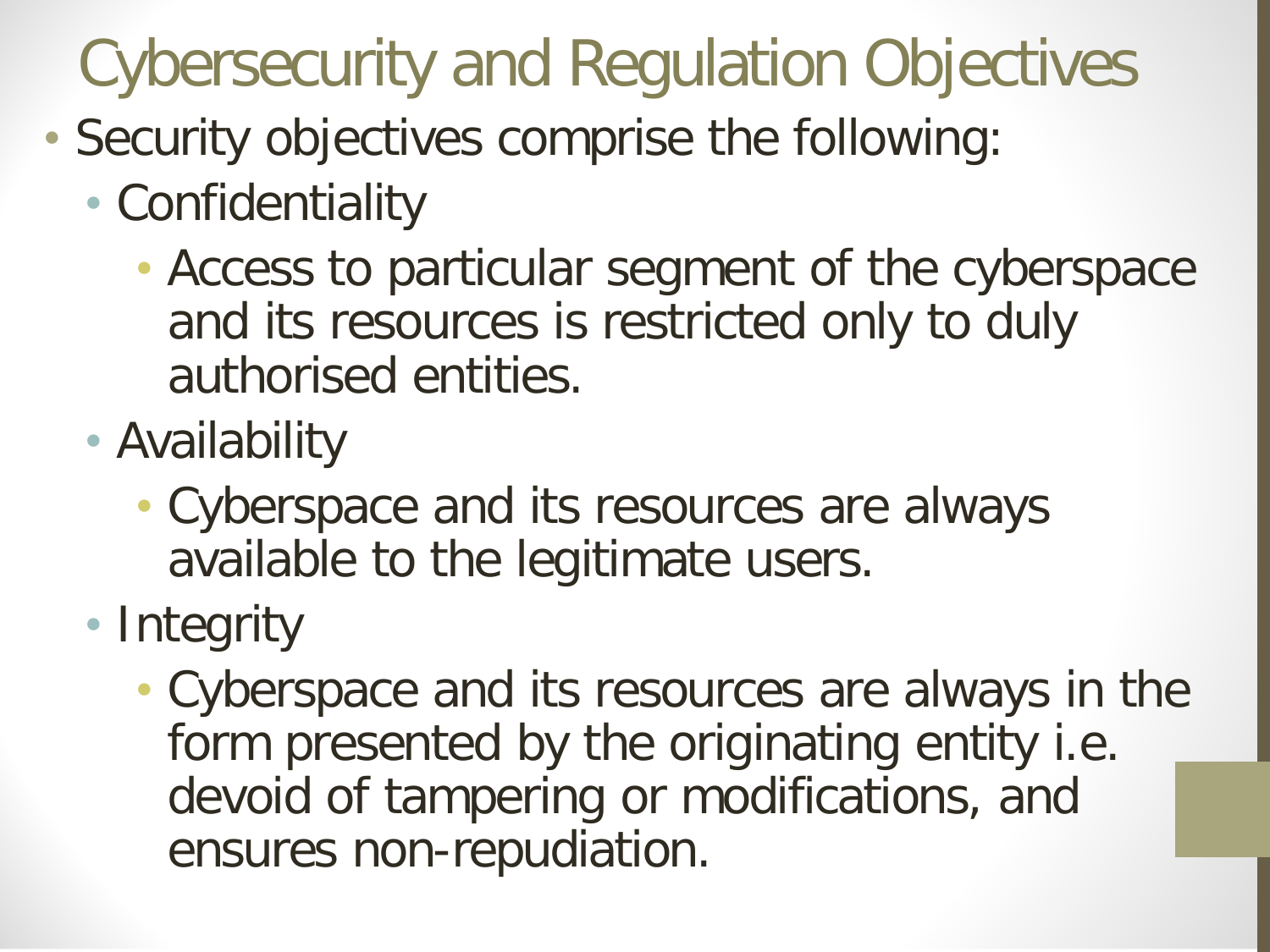## Cyberspace Regulation & Governance

- Taking full control of nation's cyberspace for protecting and ensuring its continuity.
- It is essential to national security, safety, and economic vitality of the nation.
- The need to identify and prioritise the nations cyberspace assets: both critical and/or sensitive.
	- systems, networks and resources, whether physical or virtual.
	- So vital to the nation that their incapacitation or destruction would have a devastating effect on security, national economic security, safety, or any combination thereof.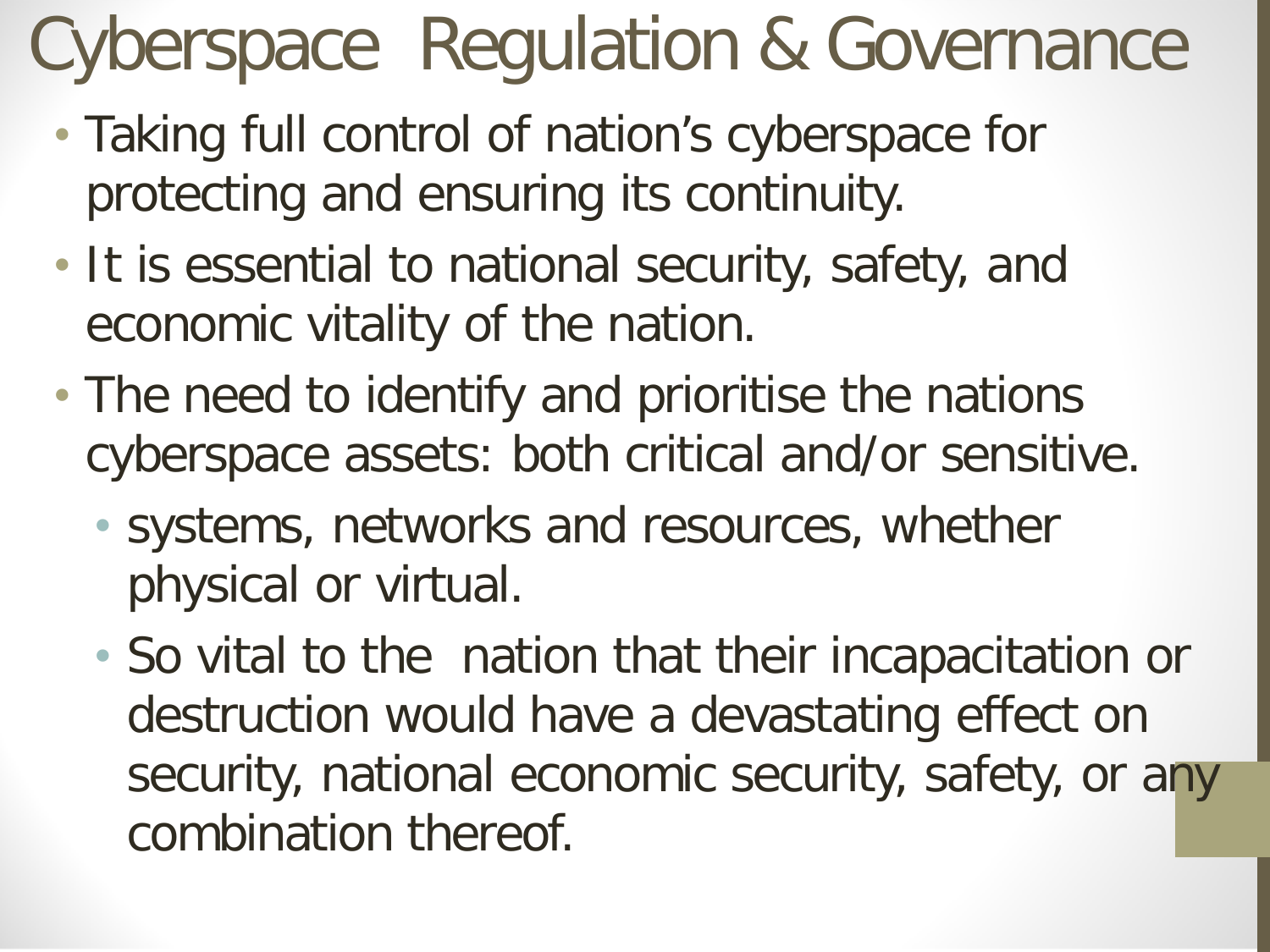#### Why is Cyberspace Governance Important?

- Attacks on the nation's cyberspace could significantly disrupt the functioning of government and business alike and produce cascading effects far beyond the targeted sector and physical location of the incident.
- Direct terrorist attacks and natural, manmade, or technological hazards could produce catastrophic losses in terms of human casualties, property destruction, and economic effects, as well as profound damage to public morale and confidence.
- Attacks using components of the nation's cyberspace as weapons of mass destruction could have even more debilitating physical and psychological consequences.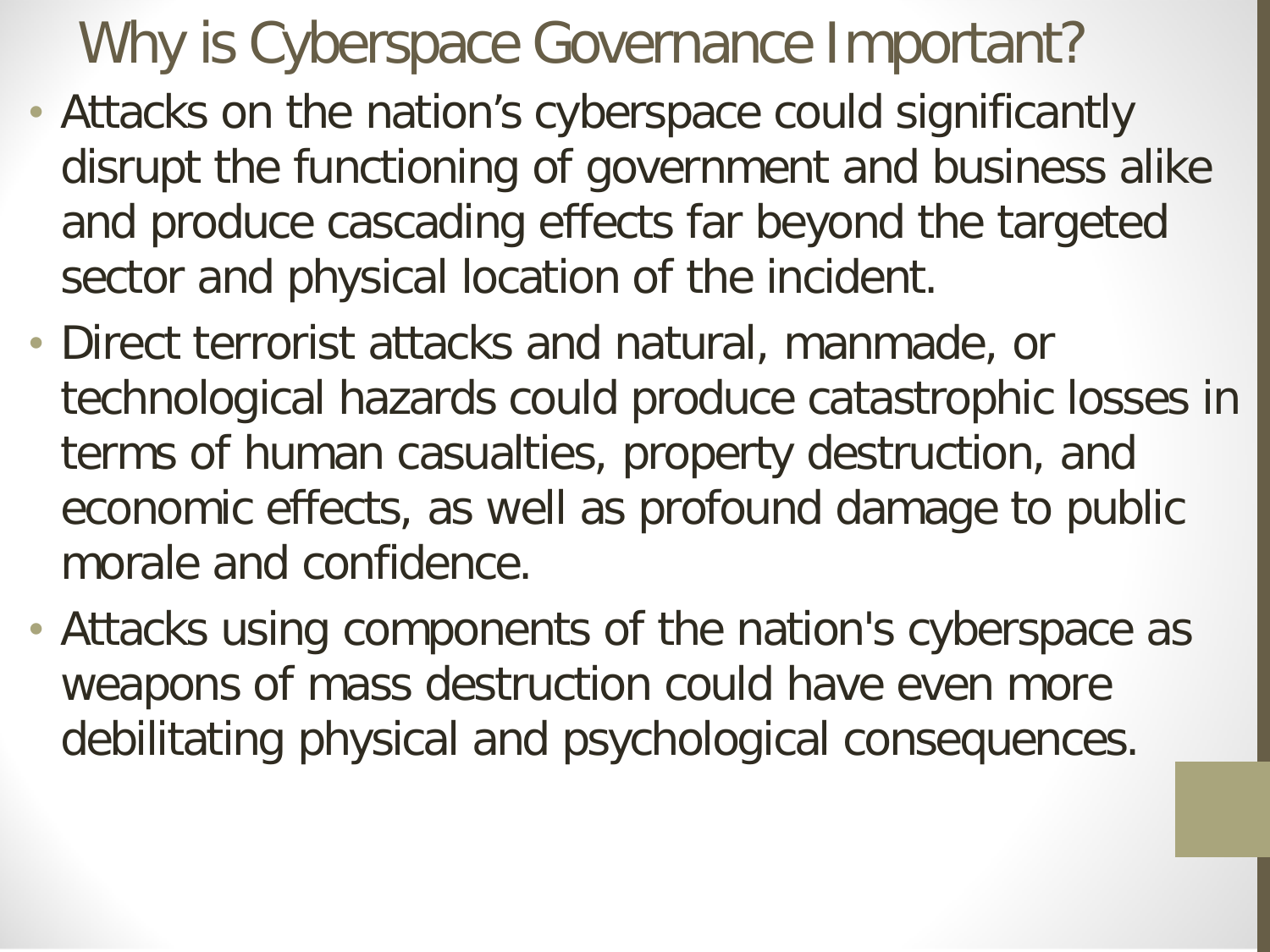Developing National Cybersecurity Strategy

- Comprehensive national cybersecurity framework involves the nation's capacity, skills, and capability in protecting her National Cyberspace.
- The motivating factors for cyberspace security include among others:
	- To ensure the respect of important rights (lawful use of the cyberspace by citizens);
	- To build confidence in global networks that ensures the nation's cyberspace is safe (or seen to be safe);
	- To prevent unnecessary restrictions on trans-border flow of data.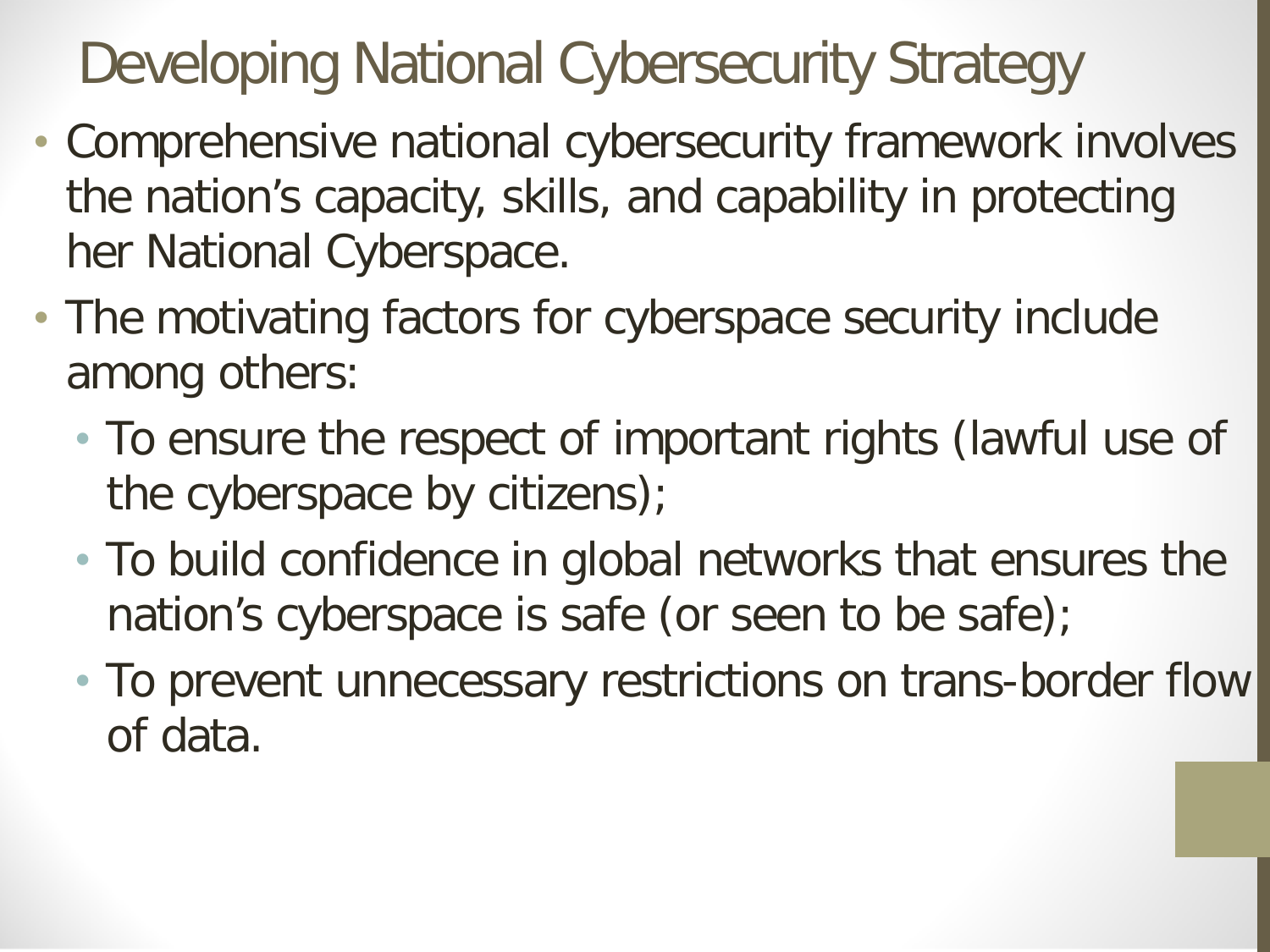#### Developing National Cybersecurity Strategy

• Focus on four main actions:

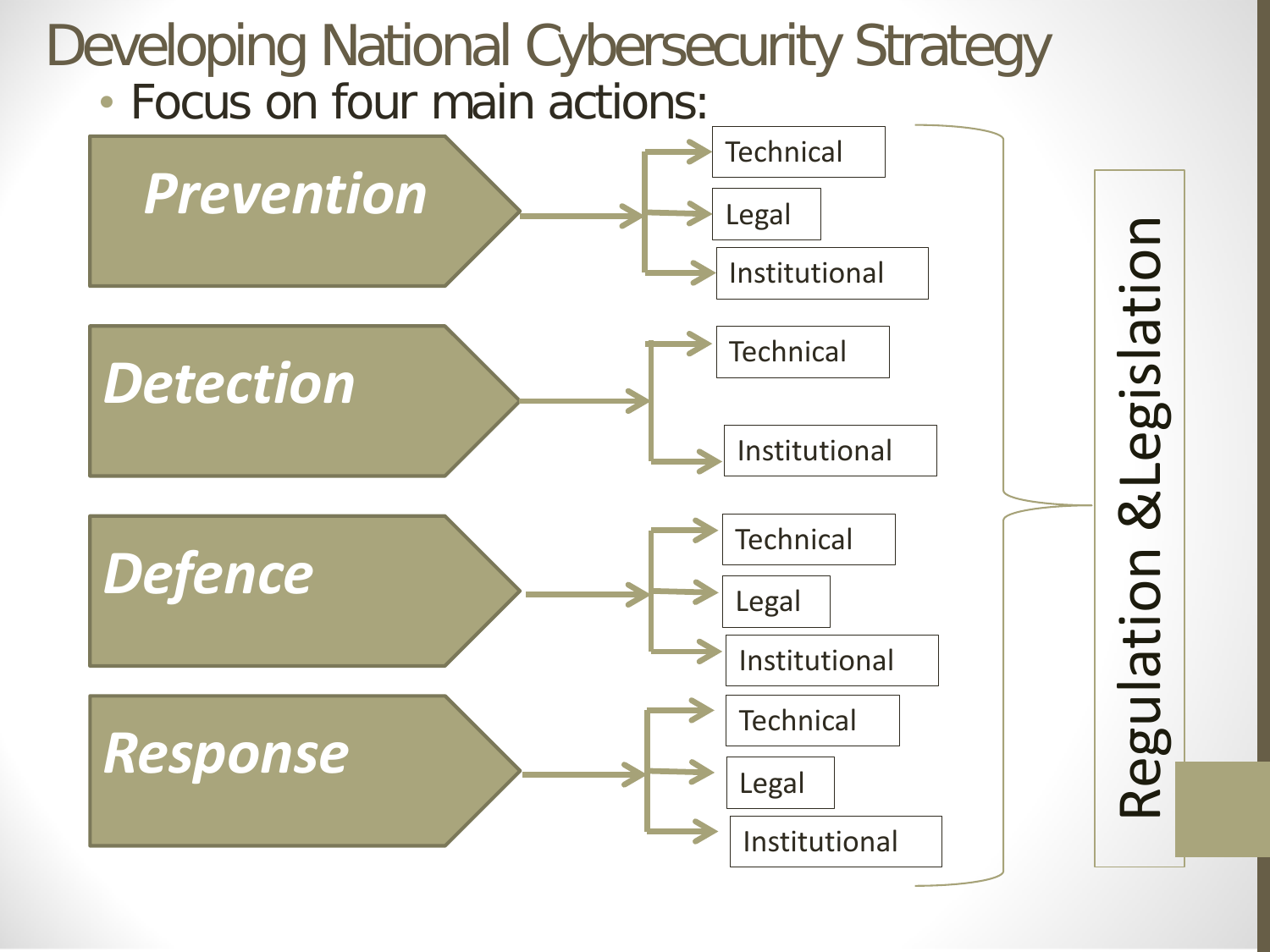#### Cybersecurity Defence Chain

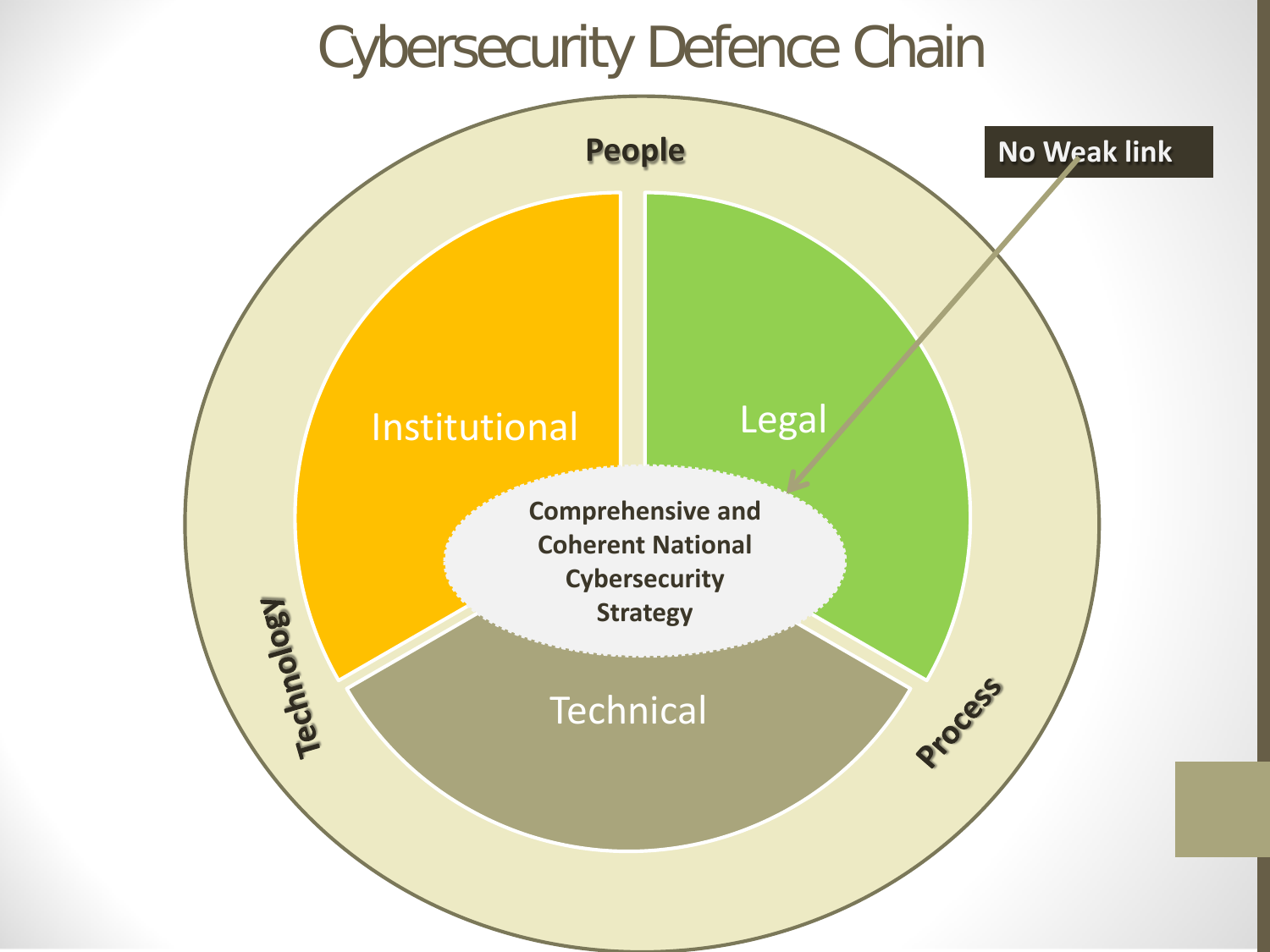#### Defence in- Depth Approach

#### **National level Construction Individual**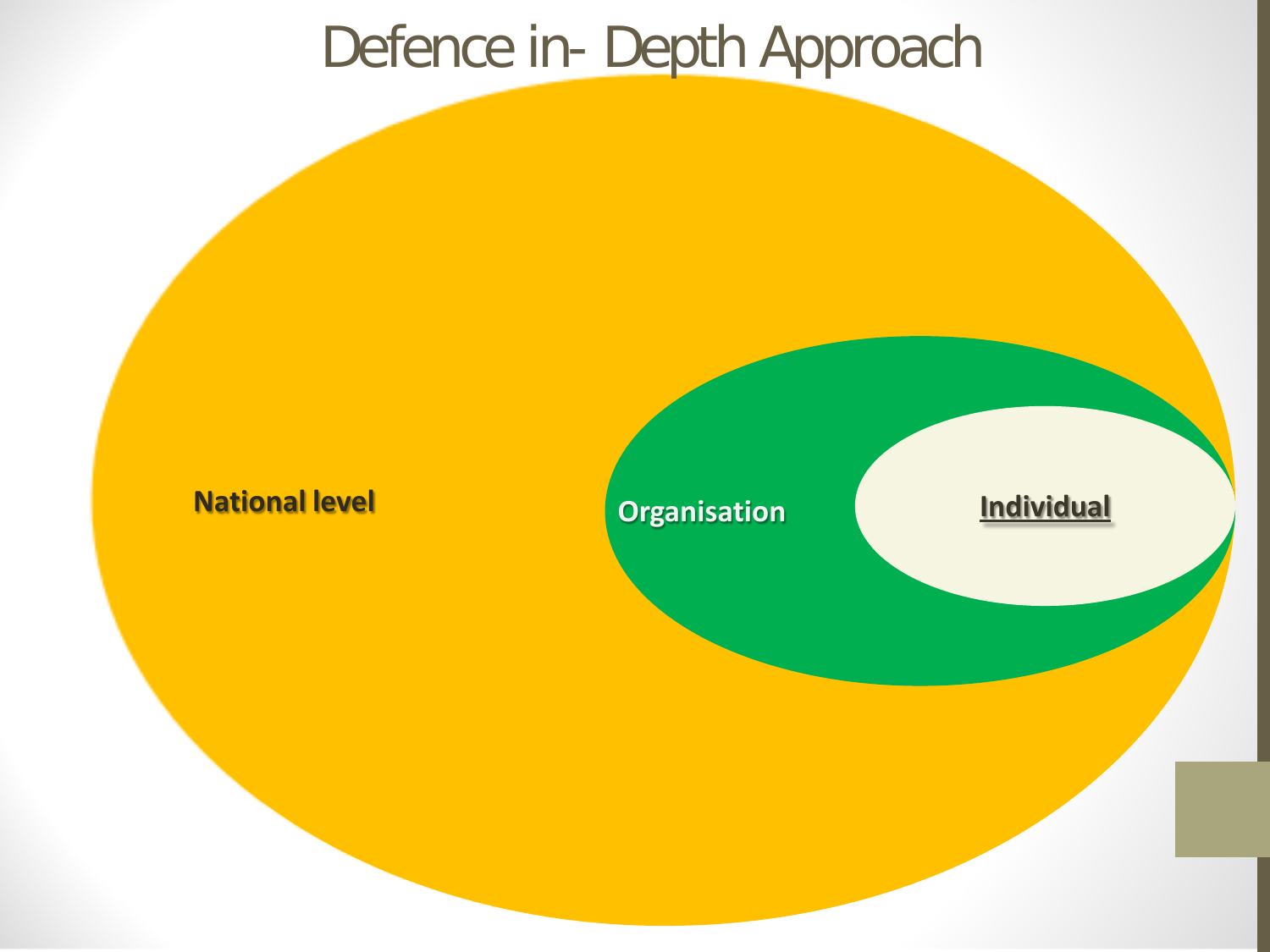Understanding Regulatory Compliance Challenges

- Today businesses are under constant pressure to grow rapidly, generate more revenues, reduce costs, and increase profits
- ICT applications, such as e-Government, e-Commerce, e-Education, e-Health and e-Environment
- Achievement of millennium development targets, which can reduce poverty while boasting health and environmental conditions
- Continuous dependent on ICTs and these growing threats have now raised cybersecurity as a business requirement. Cyberspace has become a modern business enabler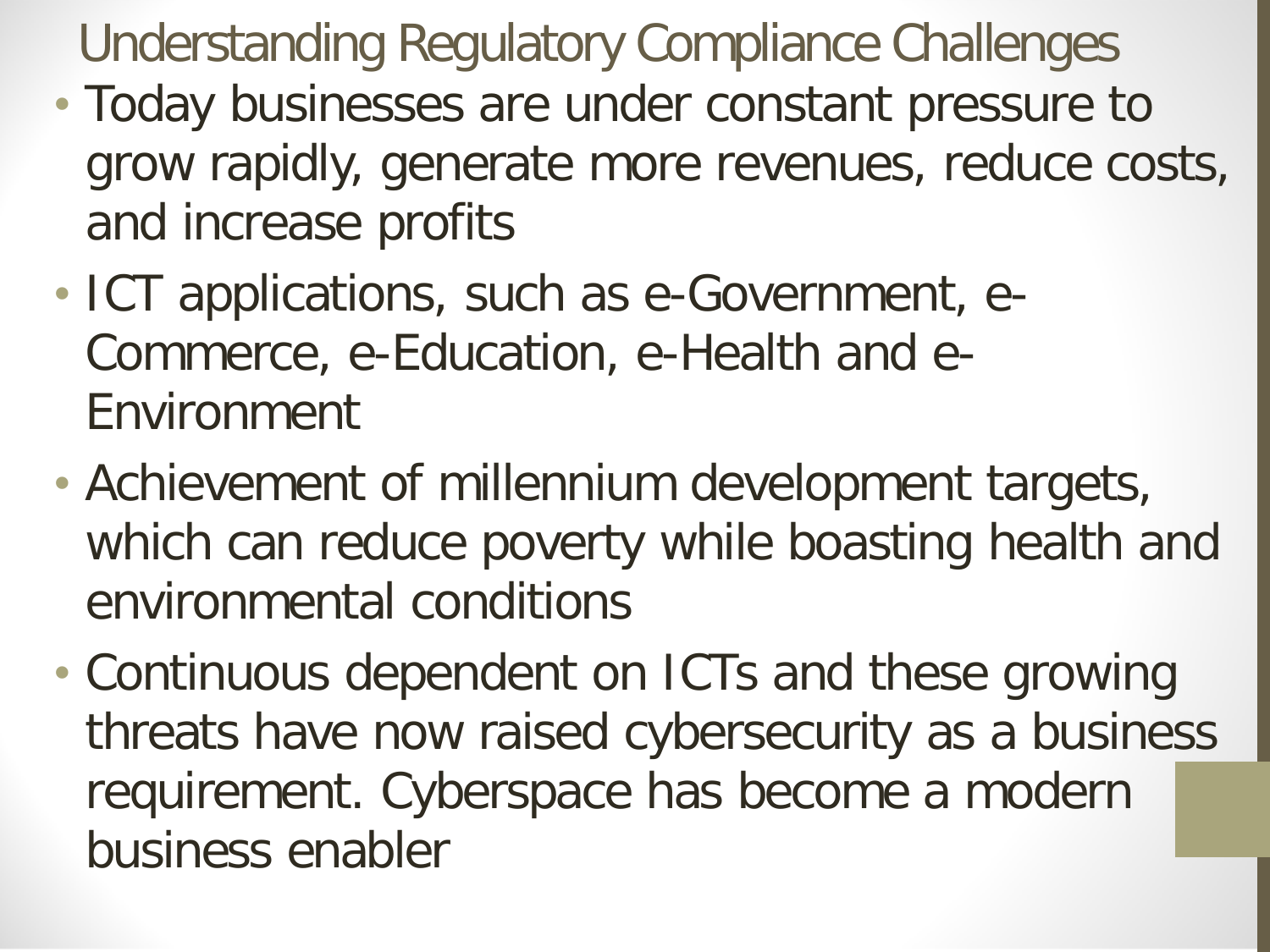Understanding Regulatory Compliance Challenges

- Thus, Regulation and Compliance as part of a National Cybersecurity Strategy
- Require a comprehensive approach that would enable stakeholders to see compliance issues as a business requirement
- Regulation and Compliance must be recognized as vital elements in the fight against illegal cyber activities
- Enforceable Polices, Standards, Baselines, Procedures and Audits
- Compliance is key to achieving cybersecurity
- Organizations may see it as extra cost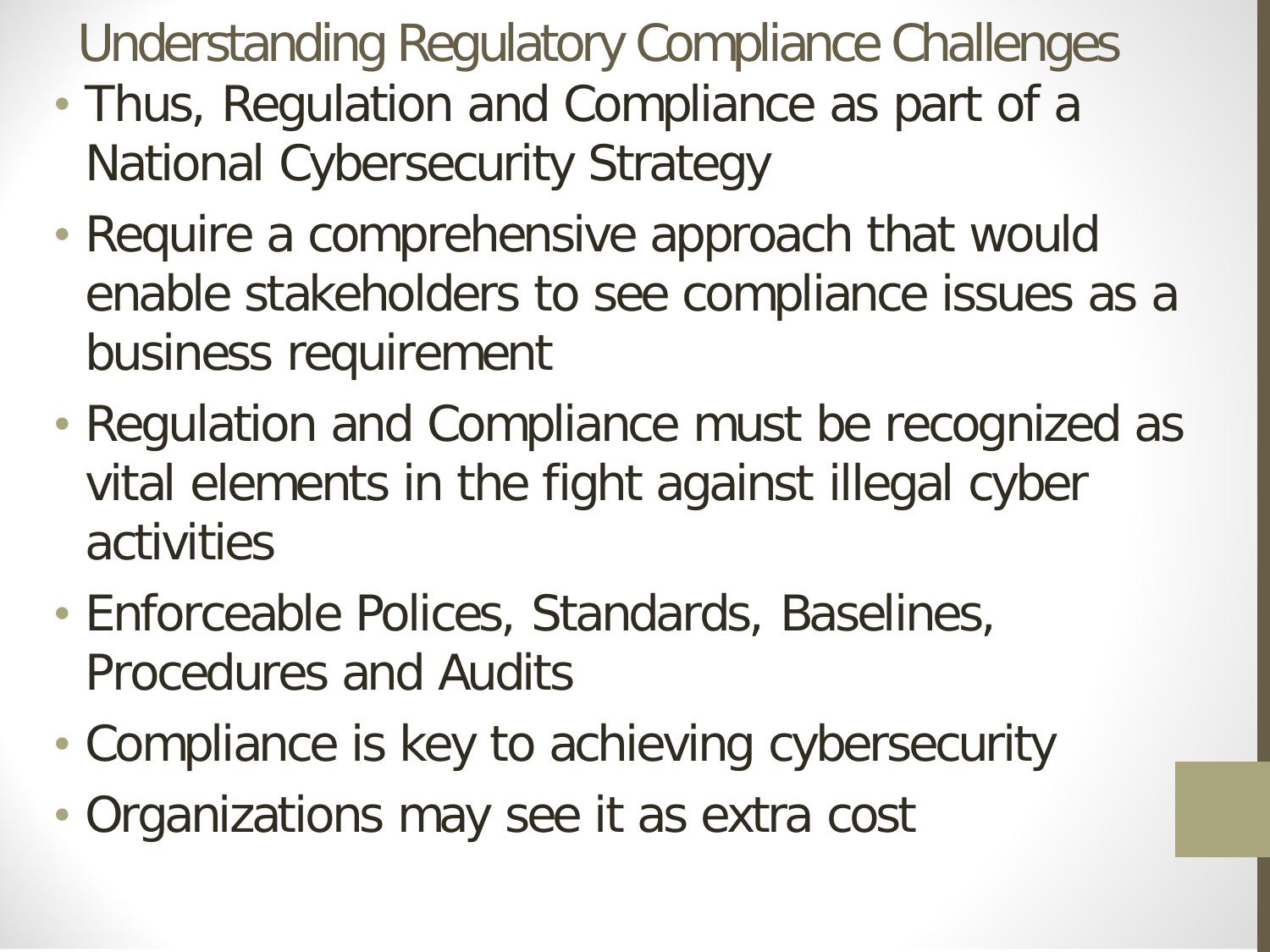Understanding Regulatory Compliance Challenges

- But the cost of noncompliance can be far greater expensive
- Noncompliance may include legal, probationary, notification, and response and recovery costs
- Impacts Organizational reputation and market valuation and future business.
- Organizations may face bad publicity as an outcome of security breaches resulting to lost customers and can ruin the firm
- Reputation is a vital part of corporate posture and image requiring that organizations would rather prefer to protect their integrity than evade compliance.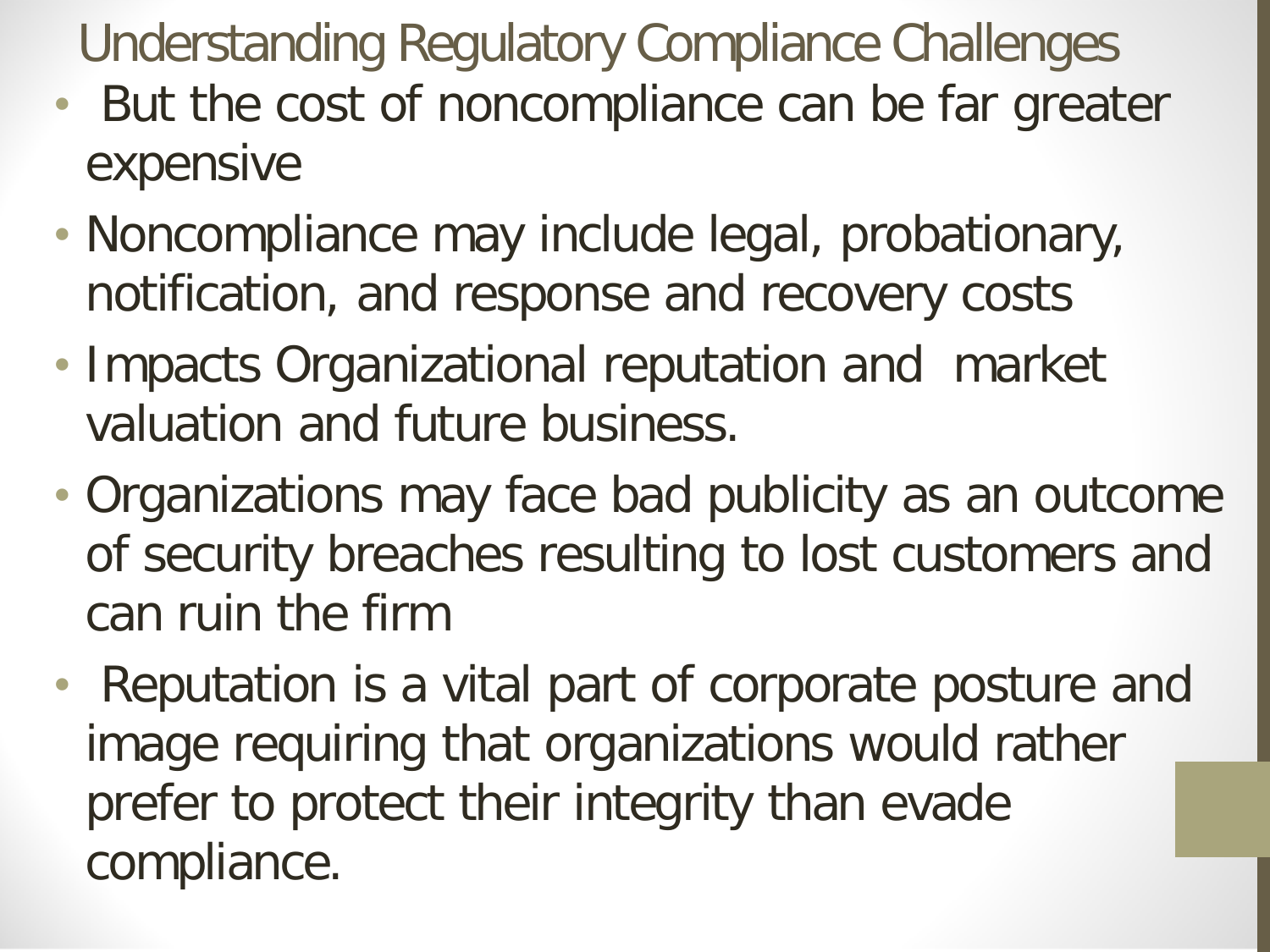#### **Strategy for Regulation and Compliance**

- NCC to recognize the need to play leadership role in cybersecurity Regulation and Compliance by taking ownership and control;
- Critical assessment of the sector to identify and classify the CNIs within the sector. Identify which Regulations matter most in this sector and sponsor relevant legislation to that effect;
- Creation of awareness to woo stakeholders into partnership of cybersecurity Regulation and Compliance Program;
- Develop Policies, Standards, Guidelines, Procedures and Audits to benchmark implementation of the regulations and compliance specific to this sector;
- Assembly the right team of experts with strong experience and cross-functional management skills in all domains of importance as regards cybersecurity Regulation and Compliance.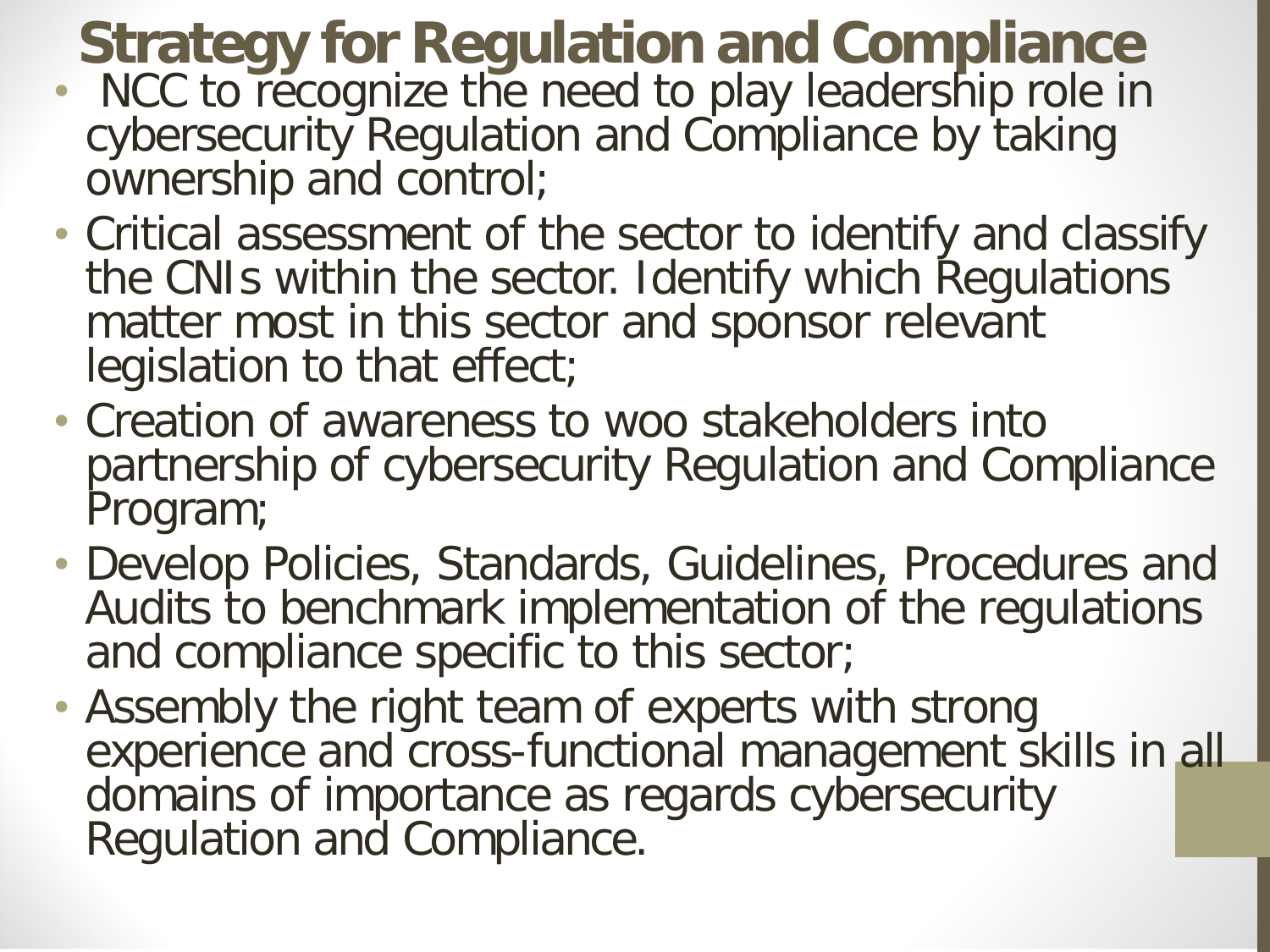#### **Conclusion**

- Activities in Cyberspace is changing every aspects of our life.
- The need arises to recognize the dynamics of this changing virtual world.
- National Cybersecurity Strategy must be comprehensive and coherent.
- Critical and sensitive infrastructures must be identified and prioritized.
- Regulation and Compliance as part of National Cybersecurity **Strategy**
- Legislation as an instrument of the nation's preparedness to protect Nigerian cyberspace must reflect international dimension.
- Technical, legal and institutional frameworks are non-negotiable ingredients of the legislation.
- Cybersecurity Defence in-depth approach, key to national cybersecurity.
- National Strategy MUST include capacity, capability and skills acquisition.